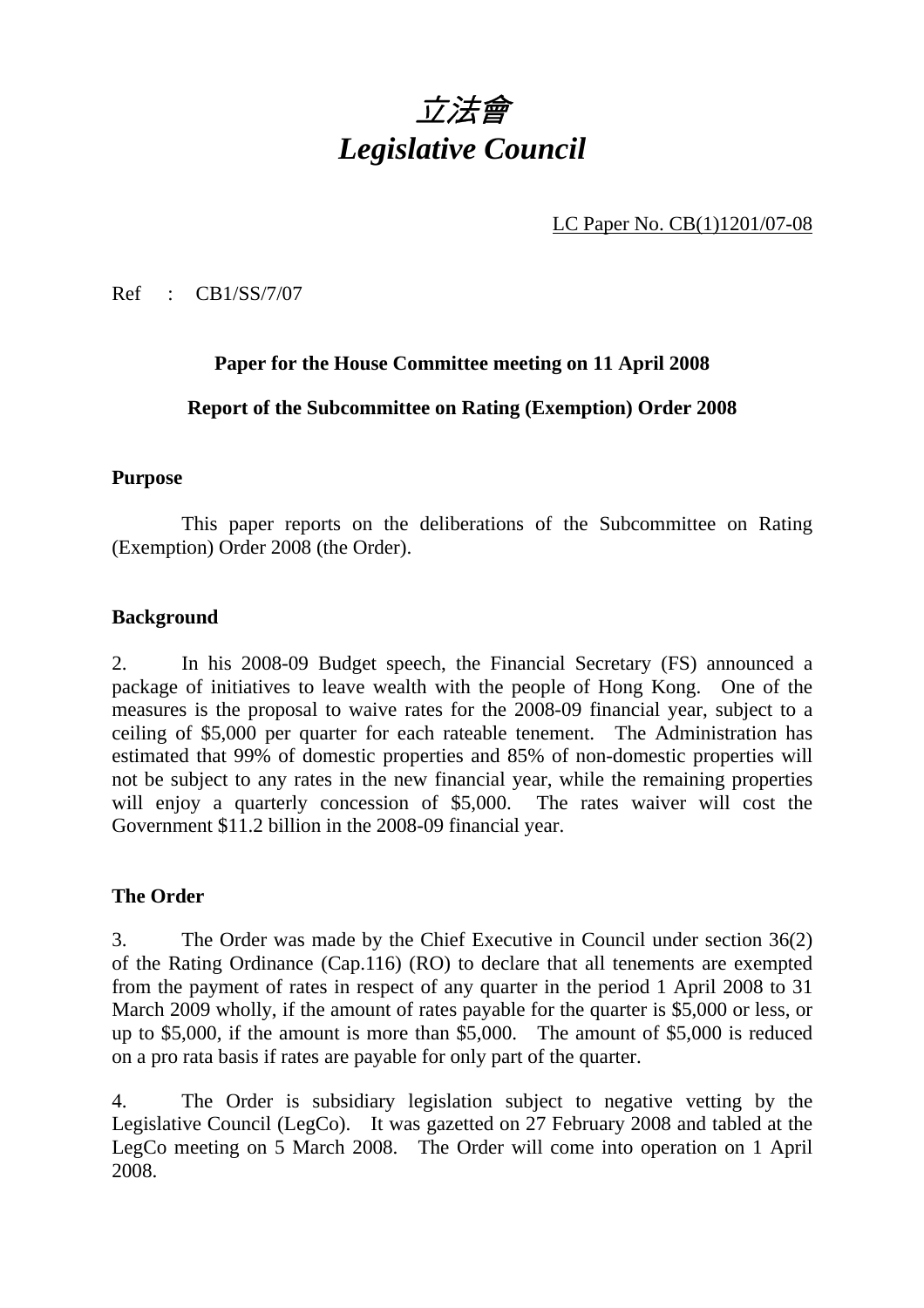## **The Subcommittee**

5. At the meeting of the House Committee held on 7 March 2008, Members decided to form a subcommittee to study the Order. The membership list of the Subcommittee is at **Appendix I**. To allow sufficient time for scrutiny, Members passed a resolution at the LegCo meeting on 12 March 2008 to extend the scrutiny period to 23 April 2008. Under the chairmanship of Hon Albert HO Chun-yan, the Subcommittee has held one meeting with the Administration.

# **Deliberations of the Subcommittee**

6. In principle, the Subcommittee supports the rates exemption announced by FS in the 2008-09 Budget and the Order made by the Chief Executive in Council to give effect to the exemption. The major concerns raised by members are summarized in the ensuing paragraphs.

## Benefit to rates payers

7. Members of the Subcommittee are keen to ensure that the rates exemption will benefit the party who actually pays the rates for the tenement in question. Some members have pointed out that in practice, the rent payable by some tenants to their landlords includes an element of the rates payable on the tenement. They are concerned about the arrangement, if any, for the property owner to pass on the "savings" or the waived amount to the tenant, where the latter is the rates payer.

8. The Administration has advised that generally speaking, a tenant who pays rates should be able to benefit from the rates exemption directly. If rates are paid by the landlord, whether the landlord is required to pass on any rates concession to the tenant would depend on the terms in the tenancy agreement. The Administration has noted that in practice, terms of tenancy agreements may vary. Some tenancy agreements may contain a general provision that the rent payable is inclusive or exclusive of other payments such as rates, government rent or management fees; or there may be a clear stipulation of the exact amount of rates to be borne by the property owner or by the tenant. Whether the responsibility to pay rates rests with the landlord or the tenant is primarily a matter to be negotiated and agreed to by the parties concerned. As rates concession is not an entirely new measure<sup>1</sup>, the Administration considers that landlords and tenants should have acquired experience over the years to work out mutually acceptable arrangements. While the Administration considers it inappropriate to intervene into private contractual matters, it has always encouraged both parties to engage in direct dialogue having regard to the terms of the tenancy agreement and where necessary, seek legal advice. As the amount of rates payable is based on the rateable value of the tenement which is subject to annual assessment, members are aware that while the party who pays the rates will benefit from a rates concession, they are also liable to pay higher rates when their tenement is re-assessed to a higher rateable value.

<sup>&</sup>lt;sup>1</sup> According to the Administration, seven rates concessions have been implemented over the past 10 years.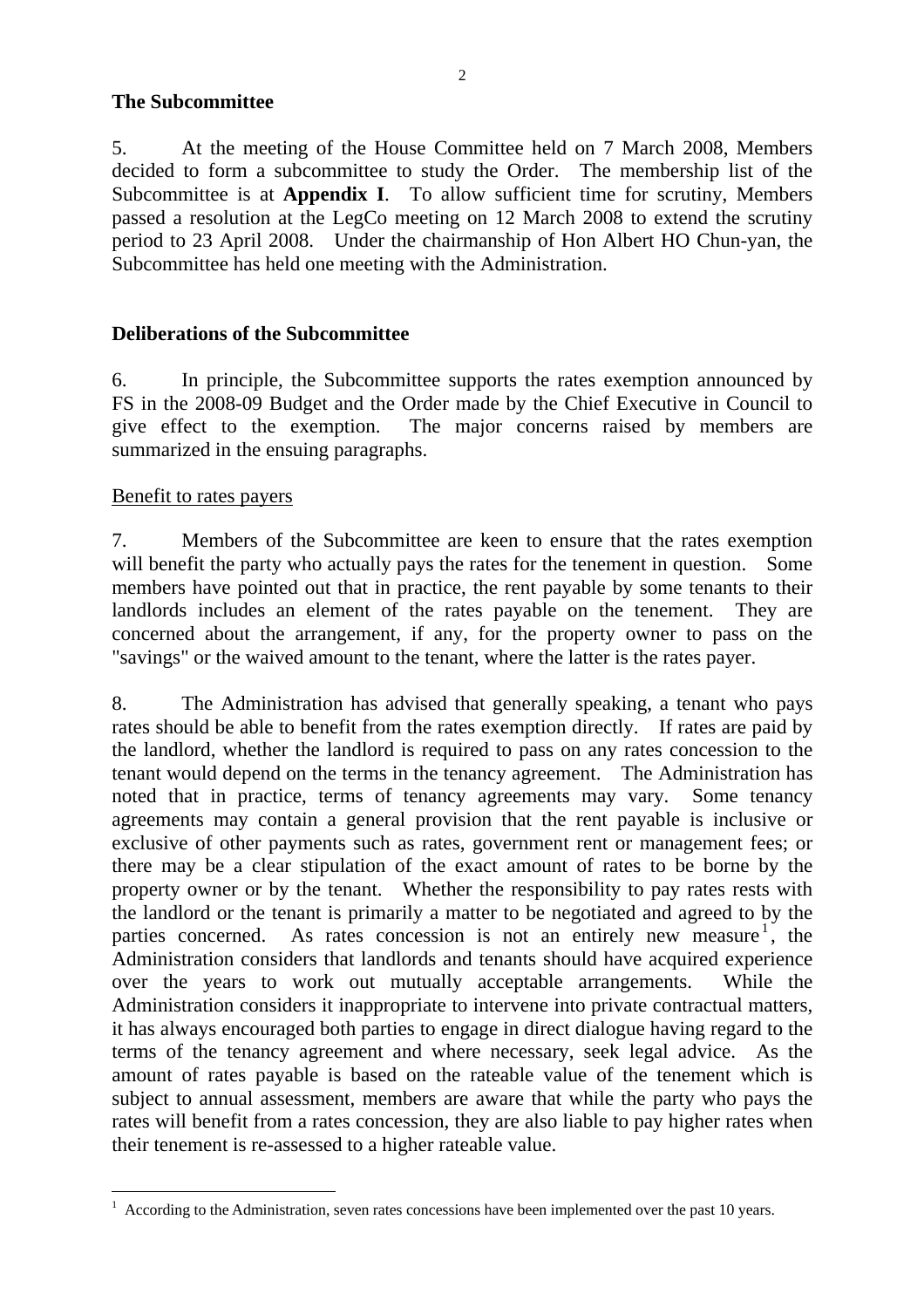9. The Subcommittee is also concerned that a tenant should be able to benefit from the rates concession if he is the rates payer for the tenement in question. In this regard, the Administration has highlighted the need to refer to the terms of the tenancy agreement on the arrangement as agreed between the landlord and the tenant. In case of disputes, the parties concerned may seek adjudication by the Lands Tribunal. If necessary, an aggrieved tenant may institute civil proceedings against his landlord if the latter refuses to pass on the rates concession to him.

10. On whether a tenant can have access to information on the rates payable in respect of the tenement in question if the demand note is not issued to him, the Administration has advised that currently, the amount of rates payable on a property is charged at 5% of its rateable value. The rateable value of all properties is reviewed annually in the general revaluation exercise to reflect the up-to-date rental value of the properties. Following revaluation, the new Valuation List and Government Rent Roll listing the rateable values of all assessed properties will be available for inspection at the Rating and Valuation Department (RVD) and posted on the website of the Department from end March to end May each year, during which time the rates payers may lodge objection to the newly assessed rateable values. Thereafter, entries in the List and the Rent Roll can be searched by payment of a fee. The rateable values of assessed properties are information in the public domain. The RVD has also advised that information on the rateable value of individual units in a property owned by a sole owner (such as office premises or shops let in a commercial building or a shopping mall) is also available.

11. Some members are concerned whether there is any statutory requirement on the landlord to pass on the rates concession to the tenant if the latter is the rates payer. The Administration has confirmed that currently, there is no provision under the Rating Ordinance (Cap.116) (RO) or the Landlord and Tenant (Consolidation) Ordinance (Cap.7) governing such arrangements. As to whether the Order can be amended to provide for such a requirement, the Subcommittee notes that pursuant to section 34(2) of the Interpretation and General Clauses Ordinance (Cap.1) (IGCO), the subsidiary legislation may only be amended in any manner whatsoever consistent with the power to make such subsidiary legislation. In this connection, the Order has been made under section 36(2) of RO which provides that "[t]he Chief Executive in Council may, by order, declare any class of tenements, or parts thereof, or any part of Hong Kong to be exempted from the payment of rates wholly or in part." The Subcommittee has noted the advice of its legal adviser that a proposal to amend the Order in the aforesaid manner (i.e. to require the passing on of the rates concession to the tenant or the actual rates payer) may not be consistent with the power to make orders as provided under section 36(2) of RO.

# Passing on the benefit of the rates concession to the needy

12. Some members consider that the Hong Kong Housing Society (HS), the Hong Kong Housing Authority (HA) and The Link Management Limited should pass on the rates concession to their tenants. According to Hon WONG Kwok-hing, HS has not returned the rates concessions in 2007 to its tenants. Moreover, HS has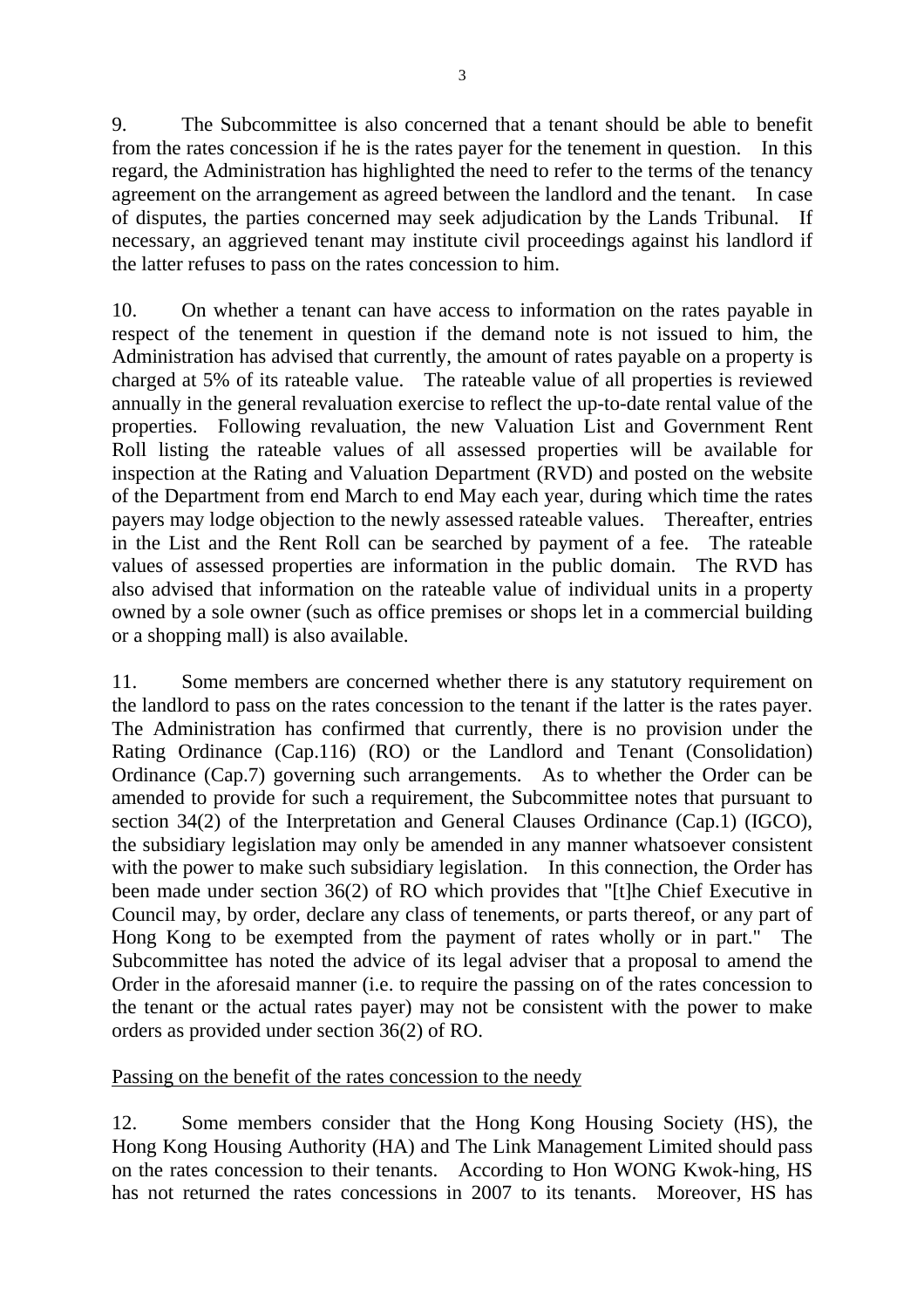decided to increase the rental of parking spaces in HS-managed carparks with effect from 1 April 2008 at a percentage even higher than the rise in inflation; but without undertaking to pass on the rates concession to the tenants. While Mr WONG has indicated that he would take up the matter with HS, some members are also concerned whether the Government will take any action to ensure that tenants of these public or statutory bodies will benefit from the rates concession. The Administration's general advice is that the relevant arrangement would depend on the terms of the tenancy agreement and the policy of the organization concerned.

13. Regarding the arrangement for HA tenants, the Subcommittee notes that HA will pass on the rates concession to its tenants over a period of 12 months. The Administration has also confirmed that those HA tenants now paying additional or market rental are also entitled to the rates concession announced in the 2008-09 Budget. As regards Hon WONG Kwok-hing's concern about the arrangement put in place by HS, the Administration considers that this is primarily a contractual matter between HS and its tenants. Nevertheless, the Administration has conveyed members' concern to the Transport and Housing Bureau, which is responsible for housing matters, for follow-up. Members also note that the matter may be followed up at the Panel on Housing, or where necessary, at the relevant session of the special Finance Committee meeting to examine the 2008-09 Estimates.

14. Concern has also been raised on the Government's effort to support disadvantaged groups, such as whether low-income earners renting bedspaces or partitioned rooms in old buildings will be able to benefit from the rates exemption announced in the 2008-09 Budget. In this connection, the Administration has advised that the rates exemption aims at reducing the tax burden on the public, while the relevant arrangement between the landlord and the tenant would depend on the terms of their tenancy agreement. The Administration has also drawn members' attention to a host of other initiatives announced in the 2008-09 Budget targeted at supporting disadvantaged social groups, such as an additional month of allowance at the standard rate of payment for Comprehensive Social Security Assistance recipients and one additional month of allowance for recipients of Disability Allowance, relaxation of the eligibility criteria and subsidy period of the pilot Transport Support Scheme introduced in June 2007 etc. The Administration is of the view that disadvantaged groups including low-income groups will be able to benefit from various support initiatives proposed in the 2008-09 Budget.

#### Commencement date of the Order

15. Section 1 of the Order provides that the Order shall come into operation on 1 April 2008, i.e. before the expiry of the scrutiny period on 23 April 2008 as extended by resolution of LegCo. Members are aware that such an arrangement is not unprecedented as the Administration has preferred to implement one-off relief measures on an early date or to tie in with the start of the new financial year<sup>2</sup>. On the

 $\overline{a}$ 2 See, for example, the Rating (Exemption) Order 2007 and the Rating (Exemption) (No.2) Order 2007. The former commenced operation on 1 April 2007 and the latter, on 1 January 2008. Both Orders commenced operation before the expiry date of their respective extended scrutiny period.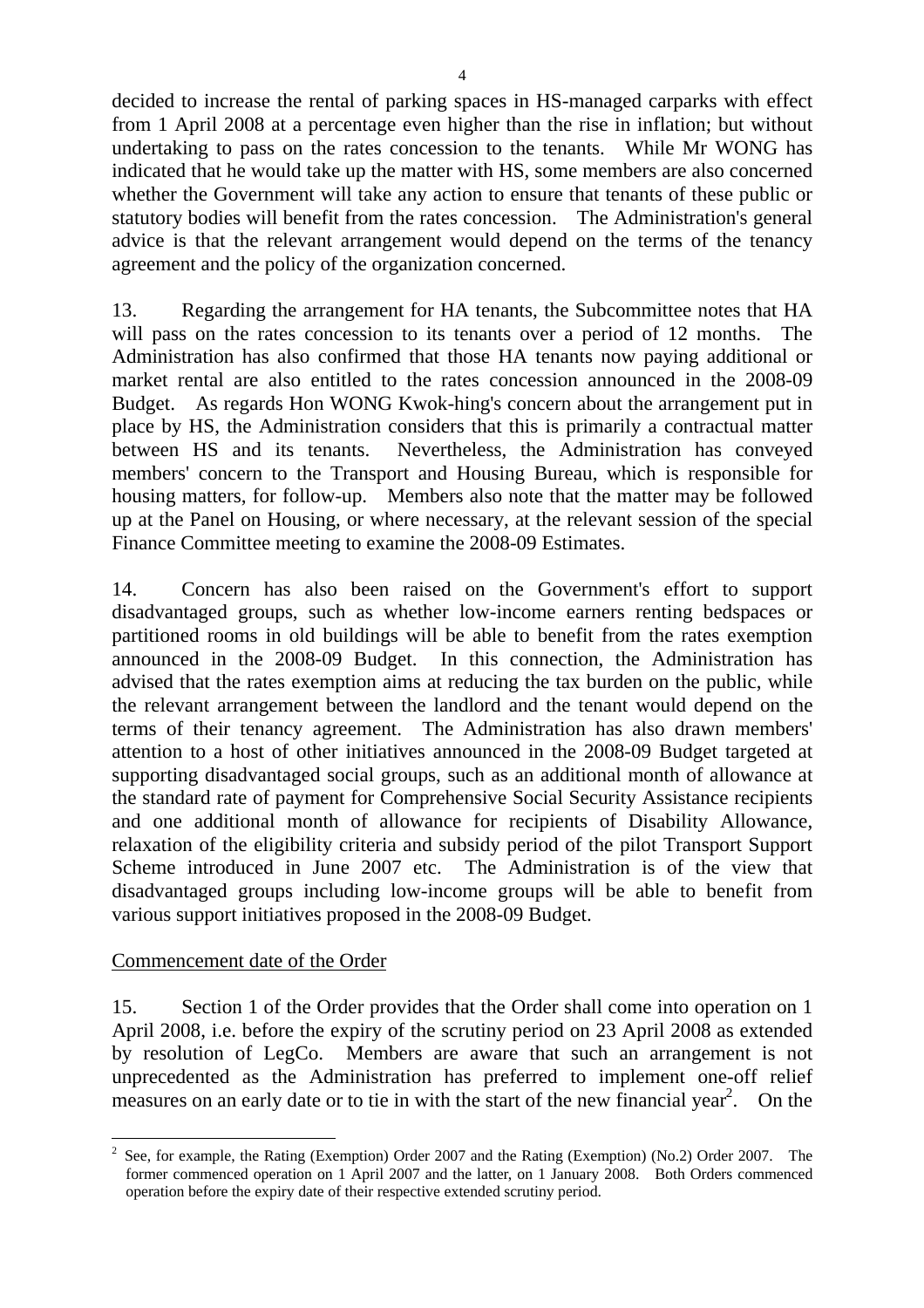legal position, the Subcommittee notes that pursuant to section 34(2) of IGCO, if the Order is amended or repealed by resolution passed by LegCo during the extended scrutiny period, it will be deemed to be amended or repealed as from the date of the publication in the Gazette of such resolution. In other words, rates payers will enjoy the rates exemption as specified in the Order from 1 April 2008 until the date of amendment or repeal of the Order.

16. Rates are payable quarterly in advance and RVD usually sends out the demand notes at the beginning of each quarter (i.e. January, April, July and October). As such, the Administration has informed members that should the Order be amended or repealed, RVD would need to issue a revised demand note for the quarter of April to June 2008 to reflect the changes. Given the policy objective of the rates concession to relieve the tax burden of rates payers, the Administration has urged the Subcommittee to support the Order in its current form. Notwithstanding their concerns about the benefit of the relief measure to tenants or disadvantaged groups, members of the Subcommittee reaffirm their support for the rates exemption and agree that the Order should come into operation on 1 April 2008.

## **Recommendation**

17. The Subcommittee supports the Order and will not propose any amendment thereto.

#### **Advice sought**

18. Members are invited to note the Subcommittee's recommendation in the preceding paragraph.

Council Business Division 1 Legislative Council Secretariat 9 April 2008